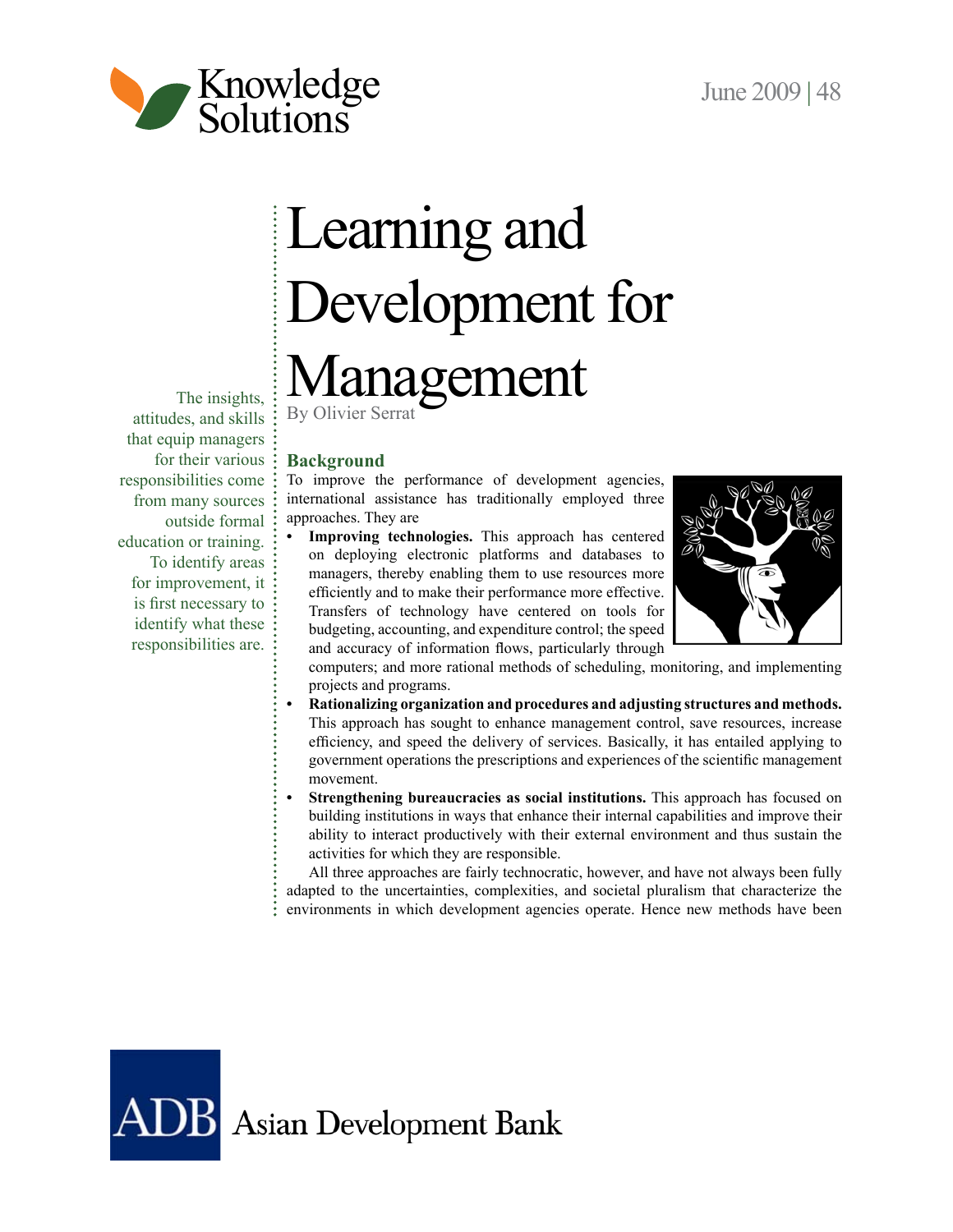

developed to complement them. They have to do with

- **Reforming structures.** Structural approaches have been concerned with administrative deconcentration, institutional devolution, the organization of work to relax the rigidities of conventional bureaucratic structures, and the use of paraprofessionals from local communities and associations to implement projects and programs.
- **Reinventing operational procedures.** The reform of operational procedures has been concerned with information management to maintain the integrity of information in bureaucratic structures, and social marketing to determine what society wants, and what methods of supplying services it would prefer.
- **Motivating.** Motivational approaches relate to rewards and punishments, working conditions, participatory management, and compensation.
- **Strengthening accountability.** More recently, we have also seen greater attention to responsiveness and accountability, and a desire on the part of the public sector to resist political pressures at the level of project and program implementation.
- **Eradicating corruption.** We are also witnessing renewed efforts to minimize corruption, negligence, and arbitrary behavior in the public sector.



## **The Importance of Learning and Development for Management**

International assistance to improve the organizational performance of development agencies may have underestimated the value of enhancing managerial skills by learning and development, and by establishing and strengthening training institutions and programs. Management capacities can improve. This is necessary because the insights, attitudes, and skills that equip managers for their various responsibilities come from many sources outside formal education or training. To identify the areas for improvement, however, it is first necessary to identify what these responsibilities are. Five functions or roles can be identified for managers and, for each, targeted management learning and development is required.

- **(i) Instrumental functions.** For the instrumental functions of managers, learning and development might enhance
	- Generic management techniques (e.g., financial, personnel and human relations, informational, supervisory, structural, and procedural).
	- Project and program management skills (e.g., the processes of design, implementation, and evaluation of individual service, regulatory, enterprise, and promotional activities sponsored by governments).
- **(ii) Political functions.** For the political functions of managers, learning and development might reinforce
	- Skills in policy analysis, both generic and as they apply to the substantive sectors in which managers are expected to achieve specialized competence.
	- Sensitivity to methods for coping with inter-bureaucratic influences, societal forces, and political interventions that impinge on projects and programs.
	- Appreciation of the differential benefits and costs of policy and program outputs on the publics they affect.
- **(iii)** Entrepreneurial functions. For the entrepreneurial functions of managers, learning and development might improve
	- Appreciation of the opportunities and limitations of proactive management styles outside normal operating routines. These include management interventions that attempt to modify policies, invigorate operations, recombine resources in fresh patterns, and enhance both staff and public participation in projects and programs.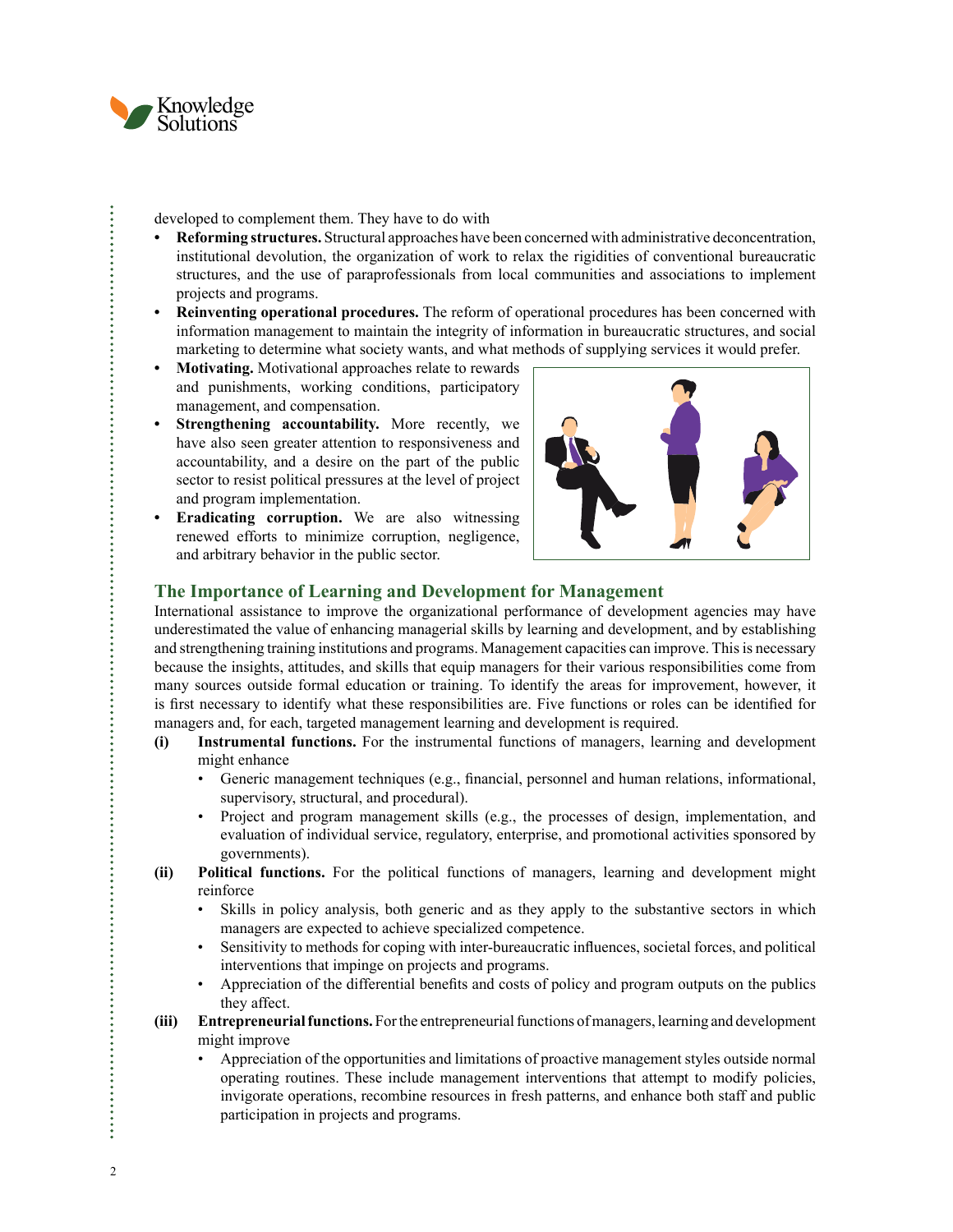- **(iv) Inter-organizational functions.** For the inter-organizational functions of managers, learning and development might develop
	- Analytical insights, such as linkage management.
	- Operating skills, such as environmental mapping, required for policy and program implementation that involve two or more government agencies and multi-institutional service networks.
- **(v) Public interest functions.** For the public interest functions of managers, learning and development might strengthen
	- Skills in identifying and articulating long-term societal goals and in shaping policies and projects and programs that implement these goals.
	- Criteria and methods of dealing with the ethical dilemmas that inevitably confront managers.

## **… and Performance Evaluation**

Although the specific functions and roles of managers vary, the criteria by which their performance should be evaluated can be grouped under five headings. The common management goals of effectiveness (e.g., achieving intended outputs) and of efficiency (e.g., the economical employment of resources), of course, remain necessary. They are not, however, sufficient guides for managers. Accordingly, management performance must also be oriented toward, and assessed by, three other interconnected values. These are responsiveness (e.g., success in meeting actual demand and the needs of society while heeding its preferences and convenience); outreach (e.g., success in promoting participation and resource contributions from society); and sustainability (e.g., success in insuring the continuity of services by innovating and adapting to new circumstances, maintaining support from society, and garnering the required resources). These are the demanding but nevertheless attainable criteria by which managers should expect to be evaluated.

### **Further Reading**

ADB. 2009. *[Growing Managers, Not Bosses](http://www.adb.org/documents/information/knowledge-solutions/growing-managers-not-bosses.pdf)*. Manila. Available: [www.adb.org/documents/information/](http://www.adb.org/documents/information/knowledge-solutions/growing-managers-not-bosses.pdf) [knowledge-solutions/growing-managers-not-bosses.pdf](http://www.adb.org/documents/information/knowledge-solutions/growing-managers-not-bosses.pdf)

#### **For further information**

Contact Olivier Serrat, Head of the Knowledge Management Center, Regional and Sustainable Development Department, Asian Development Bank (oserrat@adb.org).